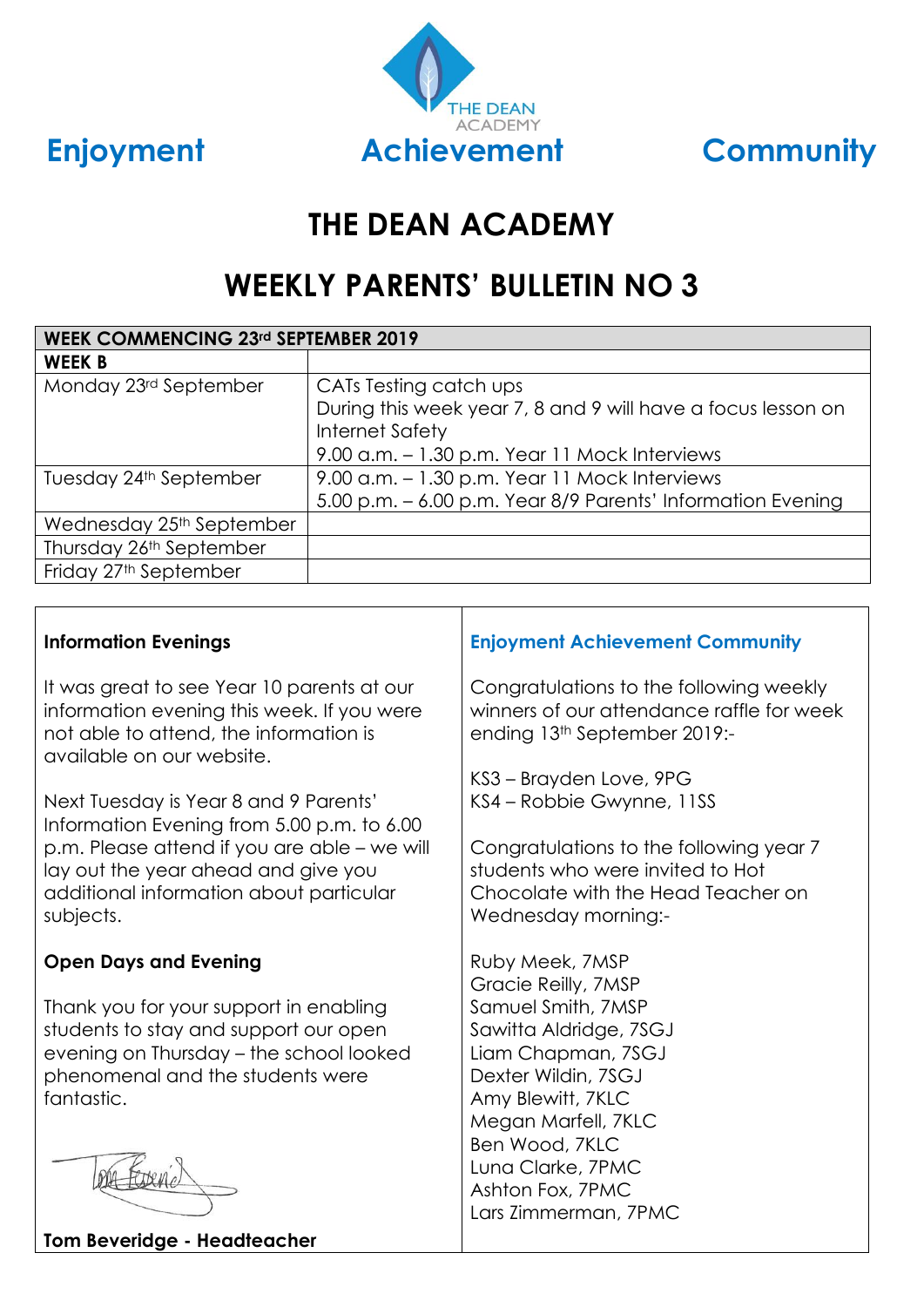# **LETTERS SENT HOME THIS WEEK:-**

- Year 8/9 Parents' Information Evening 17/09/19
- GCSE History Revision Guides -17/09/19

# **CAREERS NEWS**

- **National Apprenticeship Show 2019! – On Tuesday 1st October & Wednesday 2nd October 2019** Cheltenham Racecourse will host the National Apprenticeship Show, with over 60 employers and providers showcasing opportunities to thousands of visitors in a lively, interactive, fun and informative setting. Members of the Lifelong Learning Team from Gloucestershire Hospitals NHS Foundation Trust will be attending this event – come and see us! We will be happy to discuss the apprenticeships offered at our Trust and career pathways available. For further information and to book please visit [https://www.nationalapprenticeshipshow.org/west/.](https://www.nationalapprenticeshipshow.org/west/)
- **Bristol Old Vic Theatre Open Day – Saturday 19th October at Downside Road**. This is a great opportunity for students interested in creative and technical courses. Courses include: Production Arts and Costume for Theatre, Film and TV. To book your place visit: oldvic.ac.uk/open-day
- **The University of Gloucestershire (Oxstalls Campus) – Saturday 26th October.** This is a free family event which will have expert speakers, Careers Advisors, activities and support for Parents and Carers. If you would like to attend the event, please book a place at:<https://www.grows.ac.uk/activities-and-events/find-your-future-2019-1>
- **Pilot Careers Live – The first step towards a career in aviation – Friday 1st November and Saturday 2nd November 2019, 10.00 a.m. – 4.30 p.m. –** Sofitel Hotel – Terminal 5. London Heathrow Airport. An exciting careers event, Pilot Careers Live, is guaranteed to inform, inspire and advise anyone who is interested in a rewarding career as a pilot. The event will cover every aspect of what it takes to become a professional pilot, including air traffic control (ATC) and aerospace university degree courses. Pilot Careers Live will bring together leading pilot training companies, airlines, universities and career experts in a single venue, and will feature a series of informative career presentations across both days. Students can view a video about the event at [http://bit.ly/pilotcareerslive18.](http://bit.ly/pilotcareerslive18) For full event details and discounted student tickets, please visit [www.pilotcareernews.com/live/london](http://www.pilotcareernews.com/live/london)

Visitors will get the answers to such leading questions as:

- What do airlines look for when recruiting new pilots?
- Are you fit to fly? Pilot medical requirements explained
- What pilot apprenticeships are available?
- University degrees in aerospace: What are the options?
- Is now a good timer to train as a pilot?
- What are the costs?

# Dear Parents/Carers

# **The Accelerated Reader (AR) programme for Years 7, 8, and 9**

We write to write to ask for your support with the Accelerated Reader (AR) programme which all students at The Dean Academy follow throughout Years 7, 8 and 9.

AR is a programme for encouraging and promoting reading for pleasure at home. The programme is followed in Primary and Secondary schools nationally, and it is as popular with Grammar schools as it is with Comprehensives and Academies. Key skills developed through the AR programme include retaining and recalling information, which are essential skills for exam success in Years 10 and 11.

In school this year, your child will enjoy fortnightly AR lessons in the library, where his or her teacher will help in choosing a suitable AR book which can be loaned out and taken home – but it is here that we need your support. **Success in the AR programme depends on**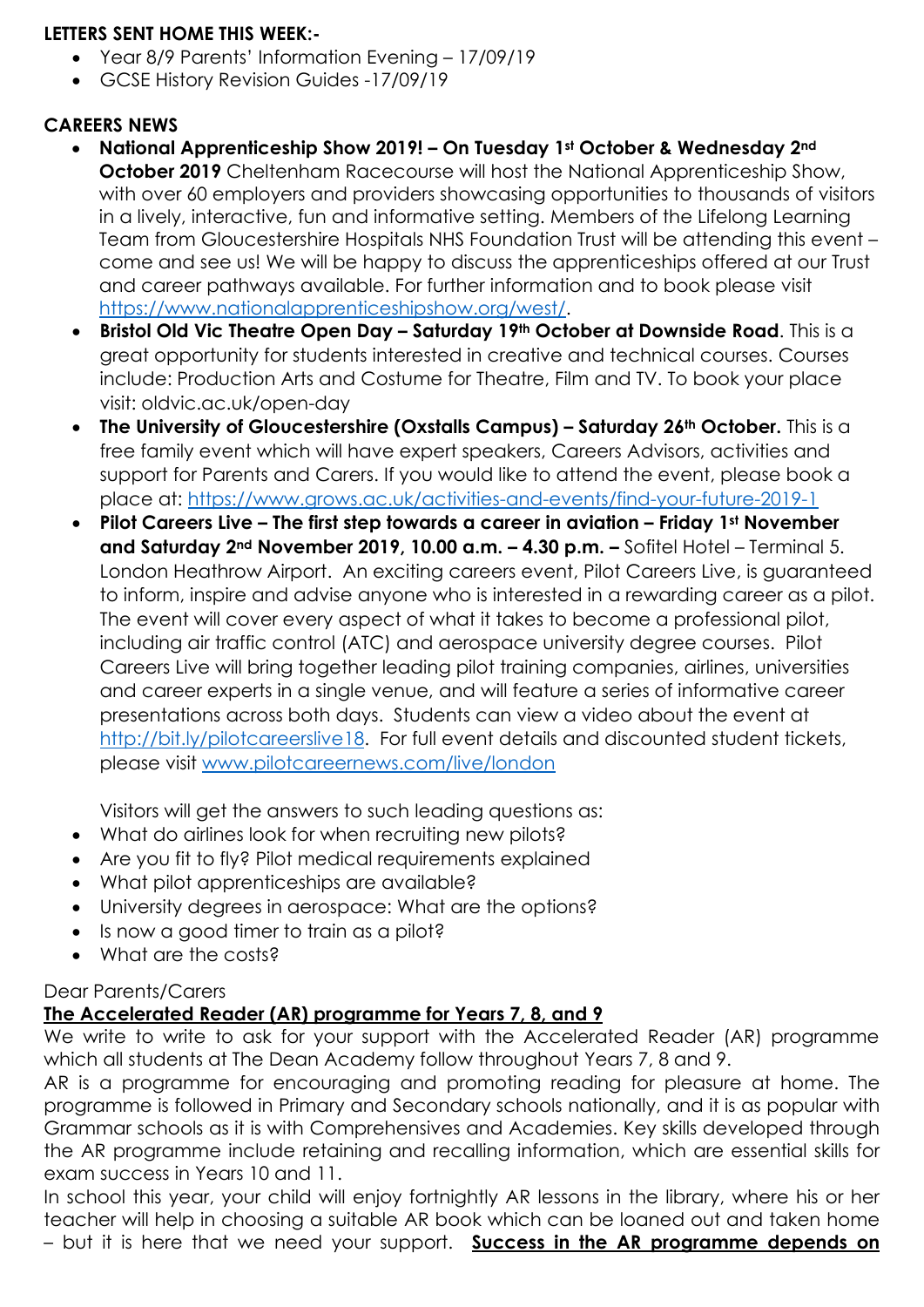## **students reading books that are on the AR programme for at least twenty minutes each day, and this needs to be done at home.**

*To help you support your child's reading, he or she* will bring home a blue Reading Record Card which we ask you to sign after each independent reading session. After each book is successfully read, your child can claim rewards by quizzing *regularly during AR lessons.* At the end of last term, some students received Celebration Certificates in the Whole School Assembly for earning an average of 100 Reading Points – one student's record topped 200 points in just one term!

Although we have a substantial school library, students can find AR books from other sources, including books at home, books from their local library, and books that can be found and read online. They can search the AR site by author or genre (including nonfiction) to check whether a given book is on the AR programme. This can be done in the school library or from home via Renaissance Home Connect. Information about this site is available on the school website.

The AR programme is a challenge: it takes determination and resilience. But it will reward your child with new experiences and academic success.

If you have any questions, please do not hesitate to contact us. Many thanks for your support and happy reading! **Ms Paton, Lead Teacher**

## **SCHOOL BUS INFORMATION**

Students should carry their bus passes at all times and the passes are valid for the whole year. If a pass is lost or damaged a replacement pass will cost £5.00 obtainable from Shire Hall, Gloucester only.

If you need to obtain a replacement bus pass for your child please visit: [www.gloucestershire.gov.uk/applyforabuspass](http://www.gloucestershire.gov.uk/applyforabuspass) to pay for your pass online. Replacement passes can no longer be ordered and paid for by telephone. If you need to enquire about the spare seat scheme please visit: [www.gloucestershire.gov.uk/spareseat](http://www.gloucestershire.gov.uk/spareseat)

If you are enquiring about your existing spare seat application and you have received an email receipt from Shire Hall, this means applications are currently being processed and you will be contacted by email in due course with the outcome.

Alternatively, you may be able to find the information you require by visiting the Gloucestershire County Council website: [www.gloucestershire.gov.uk/education](http://www.gloucestershire.gov.uk/education) where council information and services can be accessed 24 hours a day.

If a student misses a bus or is refused travel home because they do not have their bus pass they should come back into the school so that parents can be contacted or arrangements can be made to get them home.

If a student forgets their bus pass they should see Theresa Whatley, Head's PA before 12.30 p.m. on the day who will contact Shire Hall to gain permission for the student to travel home that day otherwise they may be refused travel home.

## **UNIFORM**

A reminder for parents that our school uniform and PE kit are compulsory for all students. Please see the school website for full details of the school uniform and PE kit. [www.thedeanacademy.org](http://www.thedeanacademy.org/)

**Our uniform suppliers are:-** Trutex Schoolwear, 99 Northgate Street, Gloucester, GL1 2AA, Tel No: 0845 521 0645, [www.gloucester.trutex.com](http://www.gloucester.trutex.com/)

**PE Kit is available from:** Macron Store, Unit 2.2, Barnwood Point, Corinium Avenue, Gloucester, GL4 3HX Tel No: 01452 386400, [www.macronstoregloucester.com](http://www.macronstoregloucester.com/)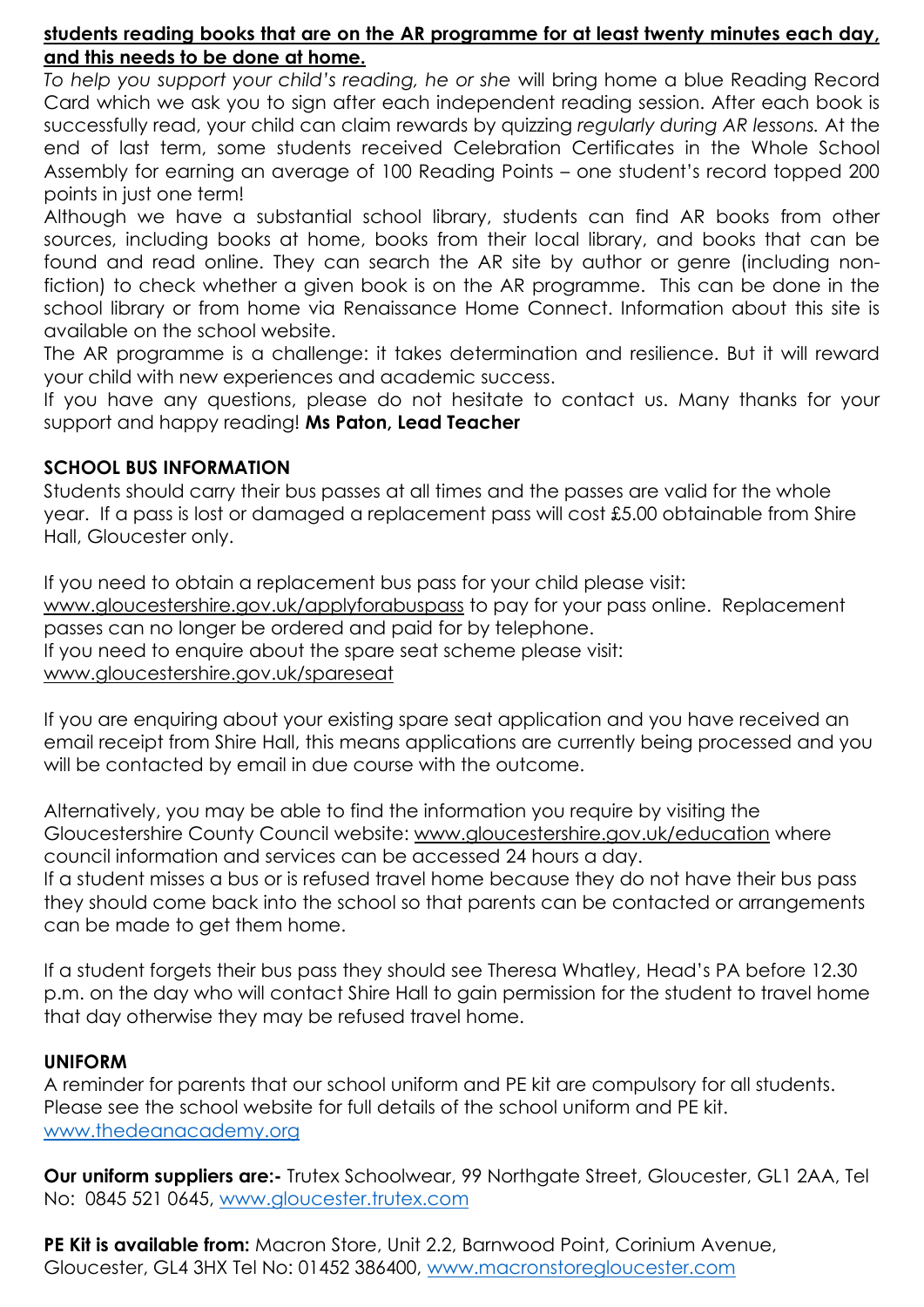# **FREE SCHOOL MEALS**

Apply online for Free School Meals. Check to see if you are eligible. [www.gloucestershire.gov.uk/freeschoolmeals](http://www.gloucestershire.gov.uk/freeschoolmeals)

# **LUNCHTIME AND AFTER SCHOOL CLUBS – 2019/2020**

| <b>DAY</b> | <b>TIME</b>      | <b>CLUB/ACTIVITY</b>                                                                                                                                                | <b>VENUE</b>                          | <b>ADDITIONAL</b><br><b>DETAILS</b>                                                     | <b>STAFF</b>                                   |
|------------|------------------|---------------------------------------------------------------------------------------------------------------------------------------------------------------------|---------------------------------------|-----------------------------------------------------------------------------------------|------------------------------------------------|
| Monday     | $1.30 -$<br>2.10 | Basketball & Squash                                                                                                                                                 | Sports Hall &<br><b>Squash Courts</b> | All years                                                                               | Mr Glynn/Mrs<br>Jones/Mr<br>Stradling          |
| Monday     | $1.30 -$<br>2.10 | Lunchtime<br>Homework Club                                                                                                                                          | C6                                    | All years - bring<br>your lunch along                                                   | Ms McCormick                                   |
| Monday     | $3.15 -$<br>4.30 | After School<br>Homework Club<br>Free Late Bus -<br>please book in<br>Resources at break or<br>lunchtime. Bus will<br>leave school at<br>approximately 4.40<br>p.m. | Y1                                    | All years                                                                               | Ms McCormick                                   |
| Tuesday    | $1.30 -$<br>2.00 | <b>Biology Boosters &amp;</b><br>Cake!                                                                                                                              | S <sub>8</sub>                        | Year 10 & 11<br>Exam practice<br>with a sweet treat<br>to get the brain<br>cells going! | Mrs Rowlands                                   |
| Tuesday    | $1.30 -$<br>2.00 | Ecoclub                                                                                                                                                             | E11                                   | All years                                                                               | Mrs Price                                      |
| Tuesday    | $1.30 -$<br>2.10 | Badminton & Squash                                                                                                                                                  | Sports Hall &<br><b>Squash Courts</b> | All years                                                                               | Mr Glynn/Mrs<br>Jones/Mr<br>Stradling          |
| Tuesday    | $1.30 -$<br>2.10 | Lunchtime<br>Homework Club                                                                                                                                          | C6                                    | All years - bring<br>your lunch along                                                   | Ms McCormick                                   |
| Tuesday    | $3.15 -$<br>4.30 | After School<br>Homework Club<br>Free Late Bus-<br>please book in<br>Resources at break or<br>lunchtime. Bus will<br>leave school at<br>approximately 4.40<br>p.m.  | Y1                                    | All years                                                                               | Ms McCormick                                   |
| Tuesday    | $3.30 -$<br>4.30 | <b>Trebuchet Club</b>                                                                                                                                               | <b>P5</b>                             | Year 9                                                                                  | Miss Lewis<br>Mrs Creed<br>Mr Webb<br>Mr Swain |
| Tuesday    | $3.30 -$<br>4.30 | <b>Creative Writing Club</b>                                                                                                                                        | G <sub>5</sub>                        | All welcome                                                                             | Mr McNeill                                     |
| Tuesday    | $3.30 -$<br>4.30 | Year 11 Geography<br>Revision                                                                                                                                       | E11                                   | Year 11                                                                                 | Mrs Price                                      |
| Wednesday  | $1.30 -$         | Clay Club                                                                                                                                                           | A1                                    | Year 7, 8 & 9                                                                           | Mrs Charles                                    |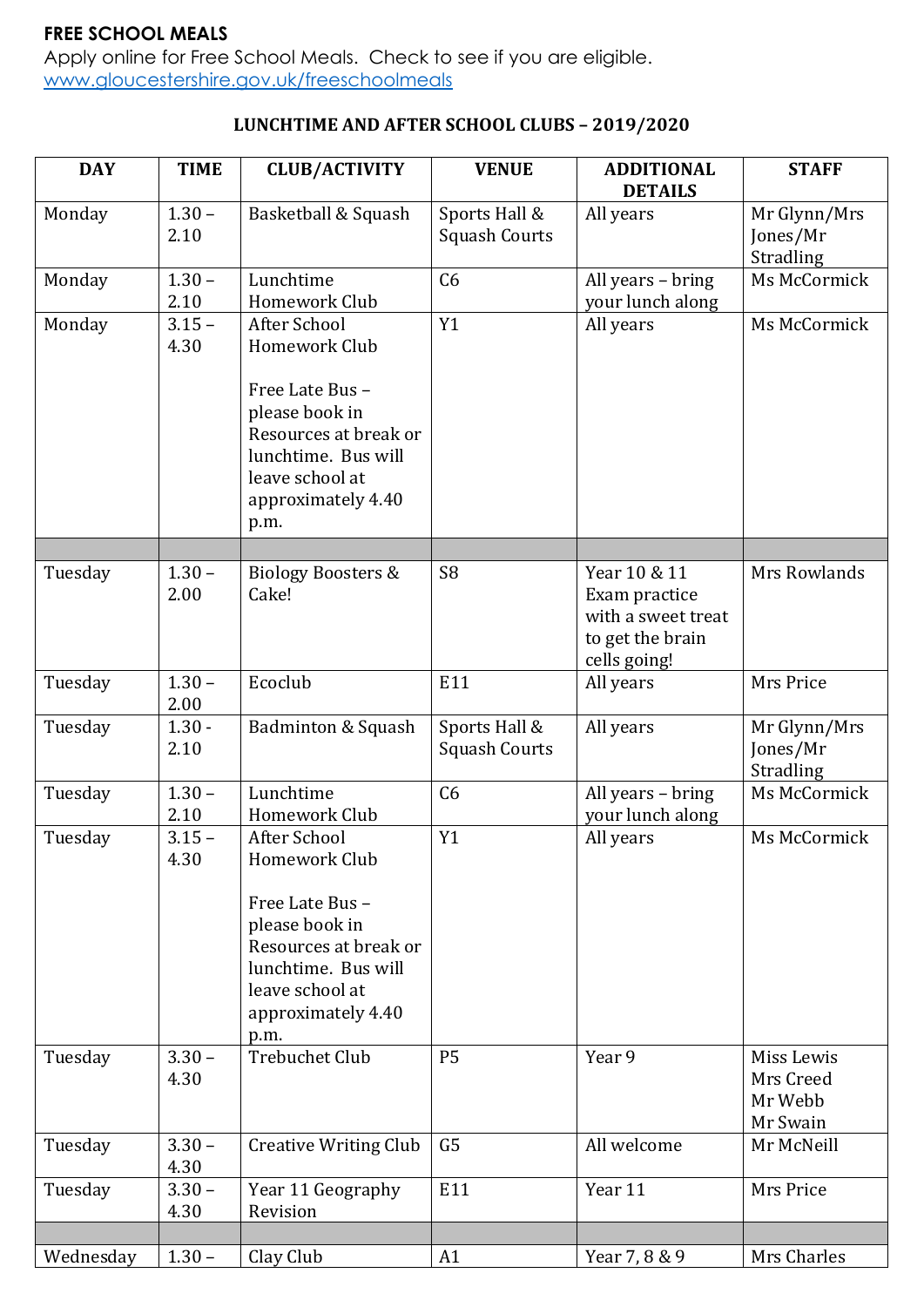|           | 2.10             |                                                                                                                                                                    |                                                     | (Week B only)                                                                                                            |                                       |
|-----------|------------------|--------------------------------------------------------------------------------------------------------------------------------------------------------------------|-----------------------------------------------------|--------------------------------------------------------------------------------------------------------------------------|---------------------------------------|
| Wednesday | $1.30 -$<br>2.10 | Code Club                                                                                                                                                          | Y block                                             | All years                                                                                                                | Mr Warren                             |
| Wednesday | $1.30 -$<br>2.10 | Football & Squash                                                                                                                                                  | Sports Hall/<br>Astroturf &<br><b>Squash Courts</b> | All years                                                                                                                | Mr Glynn/Mrs<br>Jones/Mr<br>Stradling |
| Wednesday | $1.30 -$<br>2.10 | Lunchtime<br>Homework Club                                                                                                                                         | C6                                                  | All years - bring<br>your lunch along                                                                                    | Ms McCormick                          |
| Wednesday | $3.15 -$<br>4.30 | After School<br>Homework Club<br>Free Late Bus -<br>please book in                                                                                                 | Y1                                                  | All years                                                                                                                | Ms McCormick                          |
|           |                  | Resources at break or<br>lunchtime. Bus will<br>leave school at<br>approximately 4.40<br>p.m.                                                                      |                                                     |                                                                                                                          |                                       |
| Wednesday | $3.30 -$<br>4.30 | <b>KS3 Booster Sessions</b>                                                                                                                                        | S <sub>6</sub>                                      | Open to Year 7 & 8<br>who need a bit<br>more guidance or<br>would like some<br>extra support<br>(Starting in<br>October) | Mr Webb                               |
| Wednesday | $3.30 -$<br>4.30 | Physics Exam<br><b>Booster Session</b>                                                                                                                             | S <sub>1</sub>                                      | Year 10 & 11                                                                                                             | Mr Child                              |
|           |                  |                                                                                                                                                                    |                                                     |                                                                                                                          |                                       |
| Thursday  | $1.30 -$<br>2.10 | Clay Club                                                                                                                                                          | A1                                                  | Year 7, 8 & 9<br>(Week A only)                                                                                           | Mrs Charles                           |
| Thursday  | $1.30 -$<br>2.10 | Girls Who Code Club                                                                                                                                                | Y block                                             | All years (girls<br>only)                                                                                                | Mr Warren                             |
| Thursday  | $1.30 -$<br>2.10 | Netball, Table Tennis<br>& Squash                                                                                                                                  | Sports Hall,<br>Studio &<br><b>Squash Courts</b>    | All years                                                                                                                | Mr Glynn/Mrs<br>Jones/Mr<br>Stradling |
| Thursday  | $1.30 -$<br>2.10 | Lunchtime<br>Homework Club                                                                                                                                         | C <sub>6</sub>                                      | All years - bring<br>your lunch along                                                                                    | Ms McCormick                          |
| Thursday  | $3.15 -$<br>4.30 | <b>After School</b><br>Homework Club<br>Free Late Bus -<br>please book in<br>Resources at break or<br>lunchtime. Bus will<br>leave school at<br>approximately 4.40 | Y1                                                  | All years                                                                                                                | Ms McCormick                          |
|           |                  | p.m.                                                                                                                                                               |                                                     |                                                                                                                          |                                       |
| Thursday  | $3.20 -$<br>4.00 | <b>Additional Maths</b><br>Lessons                                                                                                                                 | P <sub>1</sub>                                      | Year 11                                                                                                                  | Ms Meredith                           |
| Thursday  | $3.30 -$<br>4.30 | Year 11 History<br>Revision                                                                                                                                        | E14                                                 | Year 11                                                                                                                  | Mr Hole & Mr<br>Grant                 |
| Thursday  | $3.30 -$<br>4.30 | A Level Science<br><b>Practical Sessions</b>                                                                                                                       | S <sub>8</sub>                                      | Year 9, 10 & 11<br>Term 1 & 2 will be<br>A Level Biology<br>practicals - get a<br>taste of some of<br>the types of       | Mrs Rowlands                          |